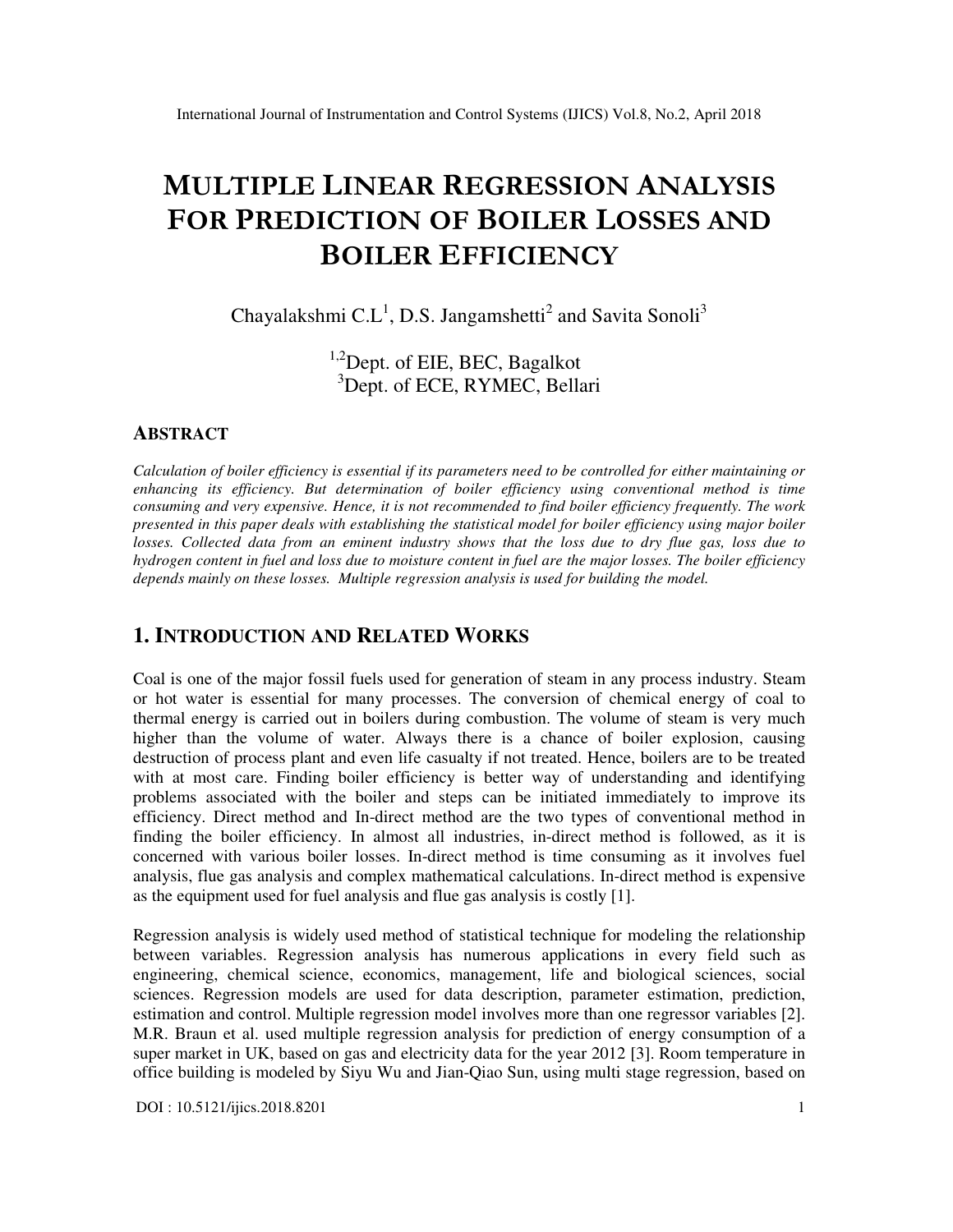thermodynamic equations [4]. In Siberia, building sector energy consumption is 40% of the total energy consumption. In order to improve energy performance, refurbishment work is initiated in 62 public buildings. Regression analysis is used for investigating the energy savings [5]. The main aim of Joseph Al Asmar et al. is to determine the optimal cogeneration capacity to be installed in a factory with environmental constraints. Genetic algorithm is used for optimization and optimal result selection is performed using multiple linear regression [6]. Linear and nonlinear regression analysis is used for heavy metals removal using Agaricus bisporus macrofungus, commonly known button mushroom by Boldizsar Nagy et al. For analyzing the experimental data, linear and non-linear regression models are used along with kinetic models [7]. Artificial Neural Network (ANN) modeling is considered for prediction of the oxide deposition rate on the water wall tubes of a coal fired boiler. Results of ANN predictions are validated with the data from plant and also compared with the regression fit between predicted and measured oxide scale deposition [8]. Monitoring or controlling temperature is one of the fundamental activities in many processes. Engine oil flows easily at operation to allow proper lubrication of engine parts. In cold weather, the power generation unit should be kept warm to avoid damage. Block heaters are used for the purpose of maintaining the temperature of power generation unit, so that the easy flow of oil is assured to provide lubrication. Based on the temperature of weather the block heater is controlled for the generation of power. Logarithmic regression is used for prediction of temperature based on the resistance of the sensor [9]. From the above discussion, it is clear that the applications of regressions are many and in varieties of areas. Further, its application can be exploited for prediction of boiler parameter.

The research work carried out on multiple regression analysis for prediction of boiler efficiency based on major boiler losses is presented in the following section.

# **2. METHODOLOGY**

The loss due to dry flue gas, loss due to hydrogen in fuel and loss due to moisture in fuel are the major boiler losses which contribute for the overall boiler losses.

| SI.            | Loss due to Loss due to Loss due to |                                 |          | <b>Boiler</b> |
|----------------|-------------------------------------|---------------------------------|----------|---------------|
| N <sub>0</sub> | dry flue gas                        | hydrogen                        | moisture | efficiency    |
|                | $(L_1)$                             | in fuel $(L_2)$ in fuel $(L_3)$ |          |               |
| 1              | 4.7                                 | 5.09                            | 1.81     | 85.777        |
| 2              | 4.6                                 | 6.03                            | 1.75     | 84.928        |
| 3              | 4.7                                 | 6.66                            | 1.73     | 85.287        |
| 4              | 4.3                                 | 3.60                            | 2.10     | 87.406        |
| 5              | 5.4                                 | 4.48                            | 2.47     | 84.891        |
| 6              | 3.1                                 | 4.40                            | 2.79     | 87.056        |
| 7              | 4.3                                 | 3.60                            | 2.10     | 87.406        |
| 8              | 4.5                                 | 8.01                            | 2.23     | 80.776        |
| 9              | 4.5                                 | 8.01                            | 2.23     | 83.592        |
| 10             | 5.2                                 | 7.97                            | 2.22     | 82.941        |
| 11             | 4.9                                 | 8.29                            | 2.31     | 82.874        |
| 12             | 5.4                                 | 8.65                            | 2.41     | 81.844        |
| 13             | 5.6                                 | 9.23                            | 4.10     | 79.698        |
| 14             | 5.7                                 | 9.05                            | 4.61     | 79.330        |

Table 1: Major boiler losses and boiler efficiency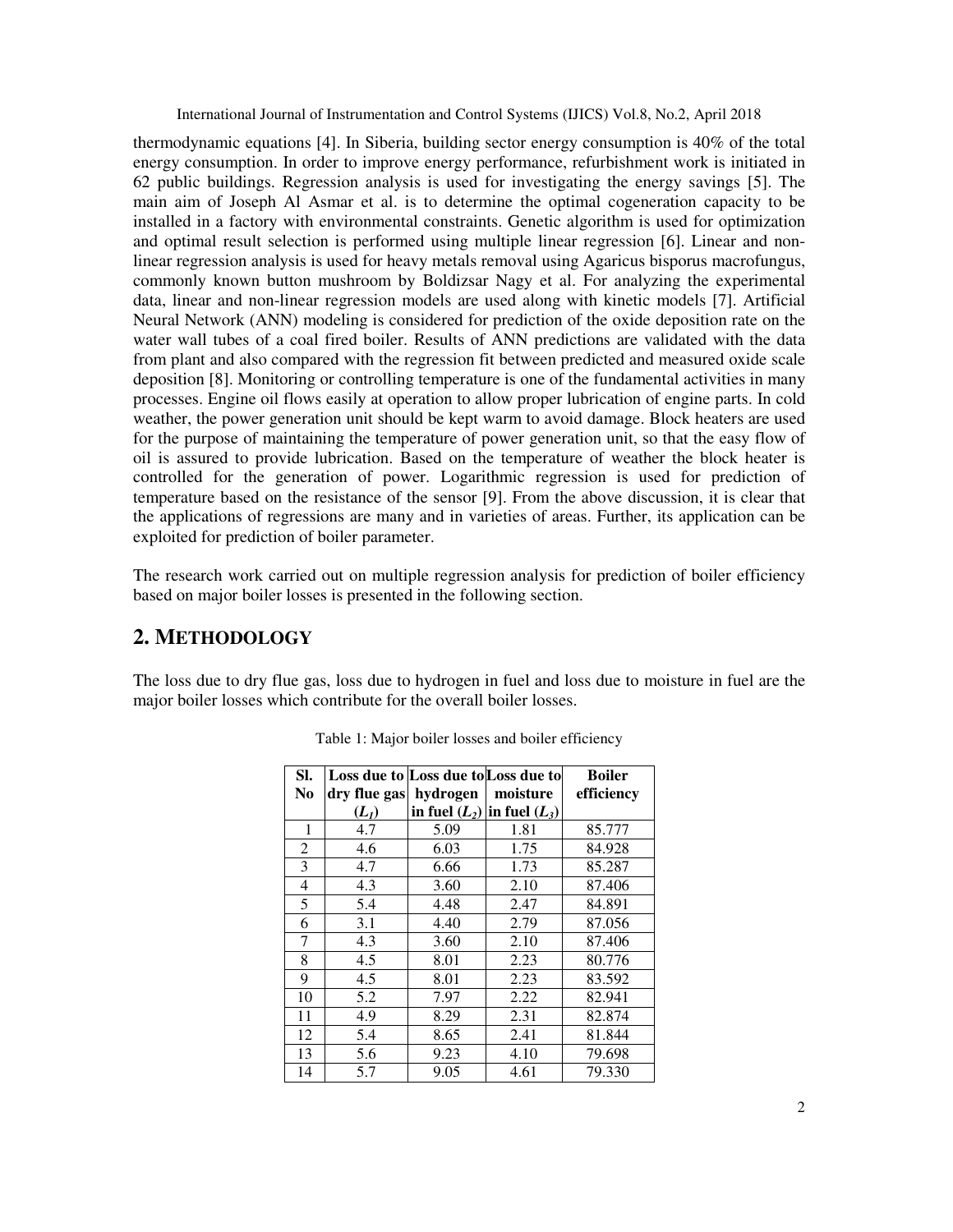| 15 | 5.5 | 8.54 | 3.75 | 80.750 |
|----|-----|------|------|--------|
| 16 | 5.4 | 8.92 | 3.69 | 80.676 |
| 17 | 5.3 | 8.28 | 3.38 | 81.792 |
| 18 | 5.0 | 8.16 | 3.20 | 82.440 |
| 19 | 5.0 | 8.16 | 3.20 | 82.440 |

International Journal of Instrumentation and Control Systems (IJICS) Vol.8, No.2, April 2018

| Variable       | Obs. | Min   | Max    | Mean   | Std.      |
|----------------|------|-------|--------|--------|-----------|
|                |      |       |        |        | deviation |
| Boiler Eff.    | 19   | 79.33 | 87.406 | 83.258 | 2.558     |
| L <sub>1</sub> | 19   | 3.10  | 5.700  | 4.900  | 0.622     |
| $L_2$          | 19   | 3.60  | 9.230  | 7.112  | 1.938     |
| L3             | 19   | .73   | 4.610  | 2.741  | 0.848     |

Table 2: Summary of statistics

Multiple linear regression is carried out to develop a regression model by considering the data from JK cements Pvt. Ltd., Muddapur, Lokapur taluk, Bagalkot district. The three boiler losses and boiler efficiency of this plant are recorded and are shown in Table 1. Initially the correlation between these boiler losses is studied by performing the statistical analysis and the minimum, maximum, mean, and standard deviation (summary of statistics) is as shown in Table 2.

Scatter plot for three boiler losses and boiler efficiency is shown in Fig. 1 indicates that linear relationship exists between boiler losses and boiler efficiency.

The correlation between boiler losses and boiler efficiency is listed in Table 3. Maximum correlation exists between boiler loss due to hydrogen in fuel L2 and boiler efficiency, as shown in Table 3(-0.932). The three boiler losses viz. L1, L2, and L3 are negatively related to boiler efficiency. As these boiler losses increases, boiler efficiency reduces proportionately.

| <b>Variables</b> | $L_1$    | $L_{2}$ | $L_3$ | <b>Boiler</b>     |
|------------------|----------|---------|-------|-------------------|
|                  |          |         |       | <b>Efficiency</b> |
| $L_1$            | 1.000    | 0.663   | 0.547 | $-0.752$          |
| L,               | 0.6630   | 1.000   | 0.591 | $-0.932$          |
| L <sub>3</sub>   | 0.5470   | 0.591   | 1.000 | $-0.732$          |
| <b>Boiler</b>    | $-0.752$ |         |       | 1.000             |
| Efficiency       |          | 0.932   | 0.732 |                   |

Table 3: Correlation matrix

Table 4: Multicolinearity statistics

| <b>Statistic</b> | L1    | L۶    | L3    |
|------------------|-------|-------|-------|
| Tolerance        | 0.524 | 0.486 | 0.608 |
|                  | 910   | 2.056 | .645  |

Multicolinearity is a process in multiple regression, which provides information about the correlation between two or more predictor variables. One predictor variable can be predicted from the others with a significant degree of accuracy. In order to recognize the tolerance and variance of inflation factors, multicolinearity test is performed and the result is given in Table 4. If tolerance of any independent variable is less than 0.2, one predictor cannot be predicted from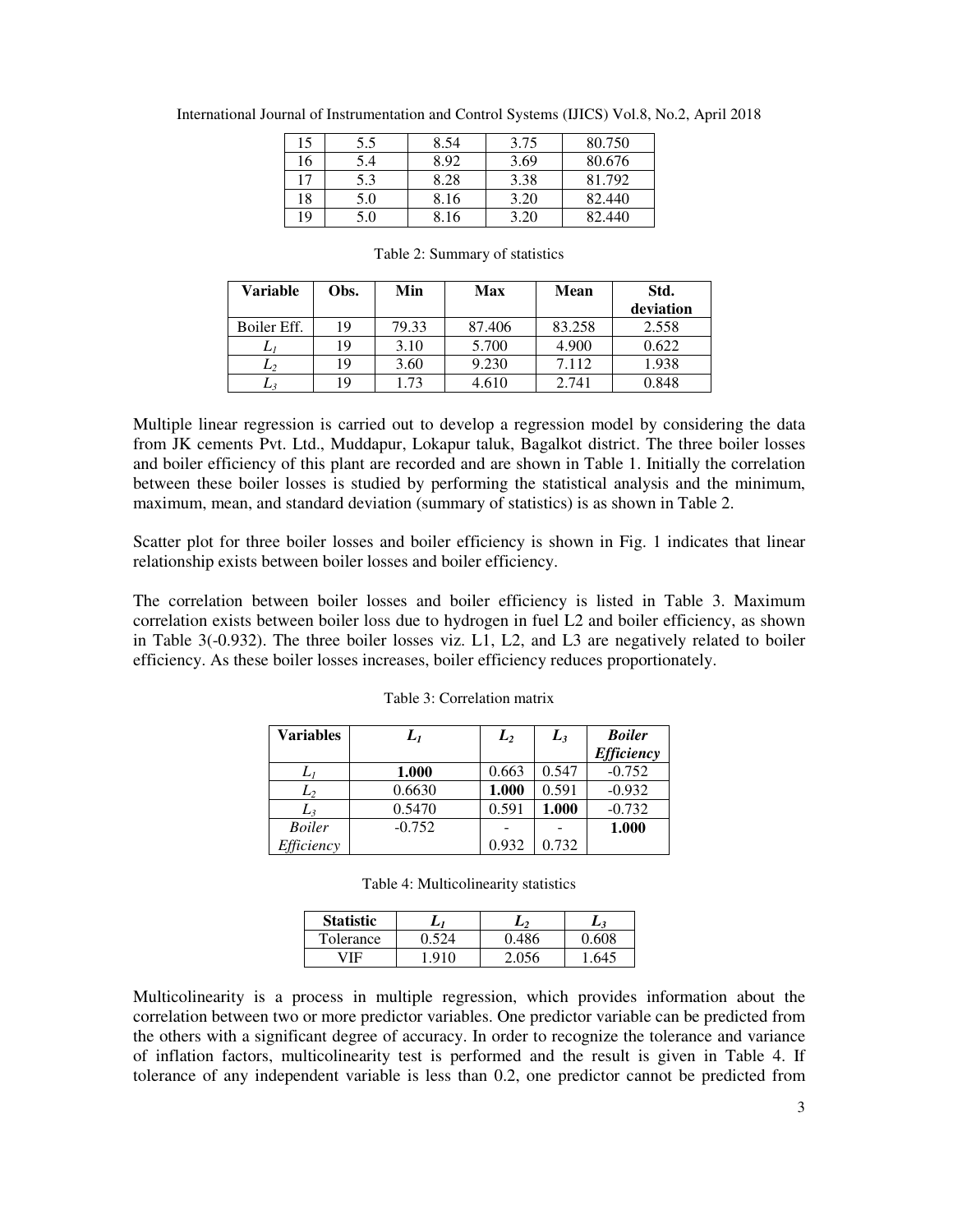another. Variance inflation factor (VIF) measures how much the variance of the estimated regression coefficients are inflated as compared to the predictor variables. If variance of inflation factor is 1, predictor variables are not correlated, if it is greater than 1 and less than 5, then they are moderately correlated and if it is greater than 5 and less than or equal to 10, then they are highly correlated [10].



Fig. 1: Scatter plot for  $L_1$ ,  $L_2$ , and  $L_3$  with boiler efficiency

From Table 3, it is clear that the tolerance of variable is not less than 0.2 and does not causes any multi-colinearity problem. From the basics of statistics, if the variance inflation factor of variables varies between 1 and 5, shows that the correlation between predictor variables is moderate.

## **3. RESULTS AND DISCUSSION**

Multiple regression analysis is performed on boiler efficiency based on boiler losses due to dry flue gas, hydrogen content in fuel and moisture content in fuel. The coefficient of determination  $(R<sup>2</sup>)$  determines the goodness of fit. The range of  $R<sup>2</sup>$  varies from 0.0 to 1.0. If determination coefficient value is 0.0, knowing the value of *X* variable, *Y* variable cannot be predicted. This indicates that no linear relationship exists between variables and the best fit line is horizontal. The line passes through the mean of all *Y* values. If its value is 1.0, all points lie exactly on the straight line without scatter. If *X* variable is known, *Y* variable can be perfectly predicted.

Parameter values for goodness of fit are listed in Table 5.  $R^2$  value for the multiple regression is 0.935 which shows that predictor variables are correlated to boiler efficiency by 93.5 % and adjusted  $R^2$  is 0.922 for 19 observations and with -9.286 as AIC.

Significance or  $P_r$  value is the probability that the current observation has occurred by chance.  $P_r$ value must be less than 0.15 for the best fit. In this research work carried out, the significance or *Pr* value is less than 0.0001, which is very small and not even a single prediction occurs by chance, as listed in Table 6. Table 5 shows that Degree of freedom (DF) for the model is 3, as the three boiler losses are considered for forecasting boiler efficiency.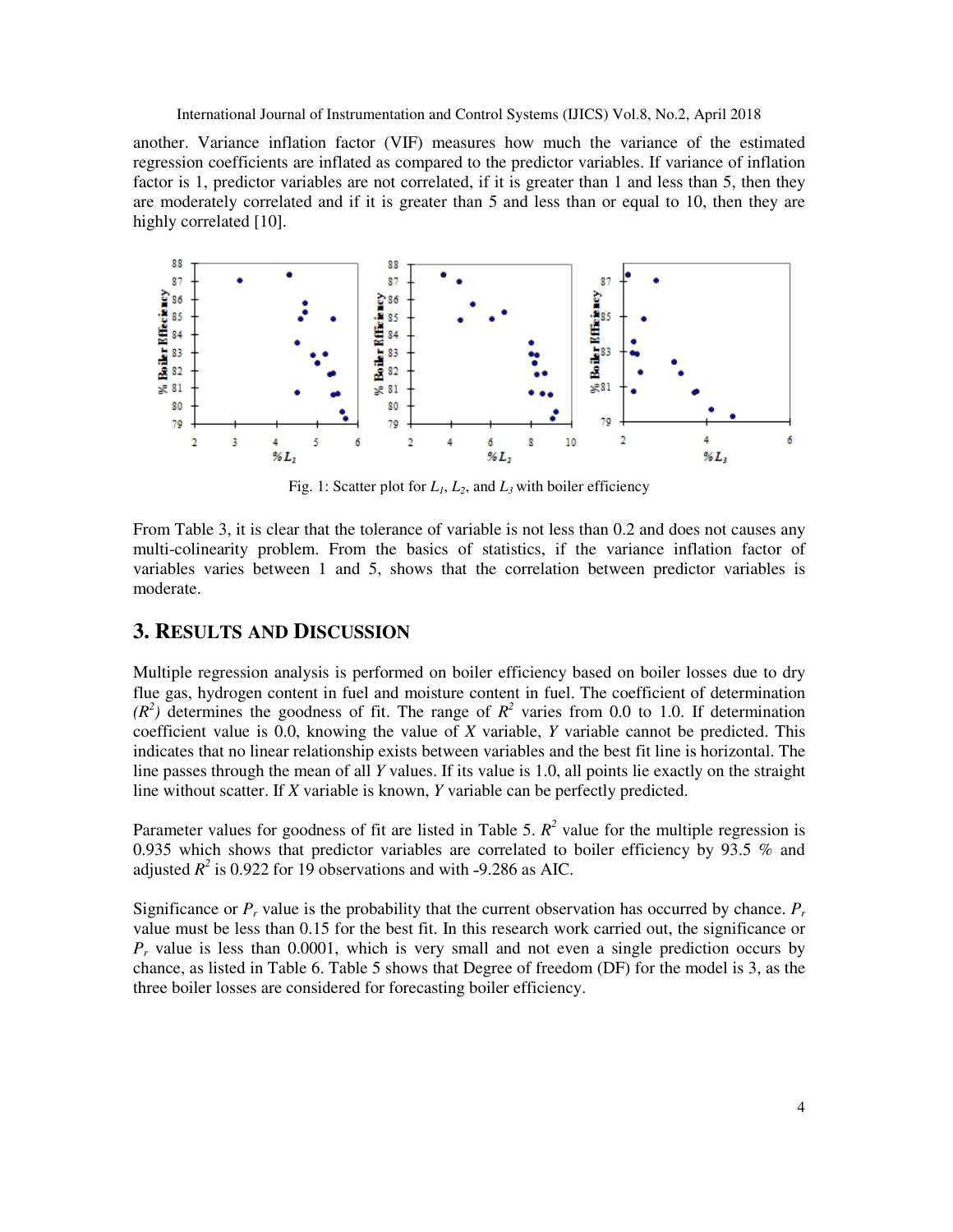| <b>Observations</b>     | 19.000   |
|-------------------------|----------|
| R <sup>2</sup>          | 0.935    |
| Adjusted $\mathbb{R}^2$ | 0.922    |
| <b>MSE</b>              | 0.510    |
| <b>RMSE</b>             | 0.714    |
| <b>MAPE</b>             | 0.481    |
| AIC                     | $-9.286$ |
| <b>SBC</b>              | $-5.508$ |

Table 5: Statistics of goodness of fit

Table 6: Analysis of variance

| <b>Source</b> | DF | Sum of squares | <b>Mean squares</b> |        | $\cdot$ > F |
|---------------|----|----------------|---------------------|--------|-------------|
| Model         | 03 | 10.171         | 36.724              | 72.010 | 0.0001 >    |
| Error         |    | .650           | 00.510              |        |             |
| Corrected     | 18 | 17.821         |                     |        |             |
| Total         |    |                |                     |        |             |

Table 7: Model parameters

| <b>Source</b>  | Value    | <b>Standard error</b> |          | $P_r >  t $ | Lower             | <b>Upper bound</b> |
|----------------|----------|-----------------------|----------|-------------|-------------------|--------------------|
|                |          |                       |          |             | bound<br>$(95\%)$ | $(95\%)$           |
| Intercept      | 95.072   | 1.385                 | 68.662   | < 0.0001    | 92.121            | 98.024             |
| L <sub>1</sub> | $-0.714$ | 0.374                 | $-1.909$ | 0.076       | $-1.511$          | 0.0830             |
| $L_2$          | $-0.894$ | 0.125                 | $-7.181$ | < 0.0001    | $-1.159$          | $-0.629$           |
| $L_3$          | $-0.714$ | 0.255                 | $-2.805$ | 0.013       | $-1.257$          | $-0.171$           |

The steps discussed in above section, are followed for the calculation of coefficients of the model and the coefficients are listed in Table 7. From these parameters listed in Table 7, the equation for the model is constructed. Boiler efficiency based on the major losses is predicted from the equation 5.

Boiler effeciency = 
$$
95.072 - (0.714 \times L_1) - (0.894 \times L_2) - (0.714 \times L_3)
$$
 (5)

With the help of the developed model, the boiler efficiency is predicted for 19 values of boiler losses and the residuals are calculated and listed in Table 8. Residual is the difference between predicted and actual values of boiler efficiency. Standardized residual is the ratio of residual to the standard deviation of the residual. Standardized residual provides the strength of difference between the predicted and observed values. Based on prediction and residuals, graphs are plotted as shown in Fig. 2-5.

If standardized residual is less than -2, the predicted value is less than the actual value and if greater than  $+ 2$ , the predicted value is greater than actual value. From Fig. 3, the standardized residual lies between  $\pm 1$ , this indicates that the predicted values are in the expected range.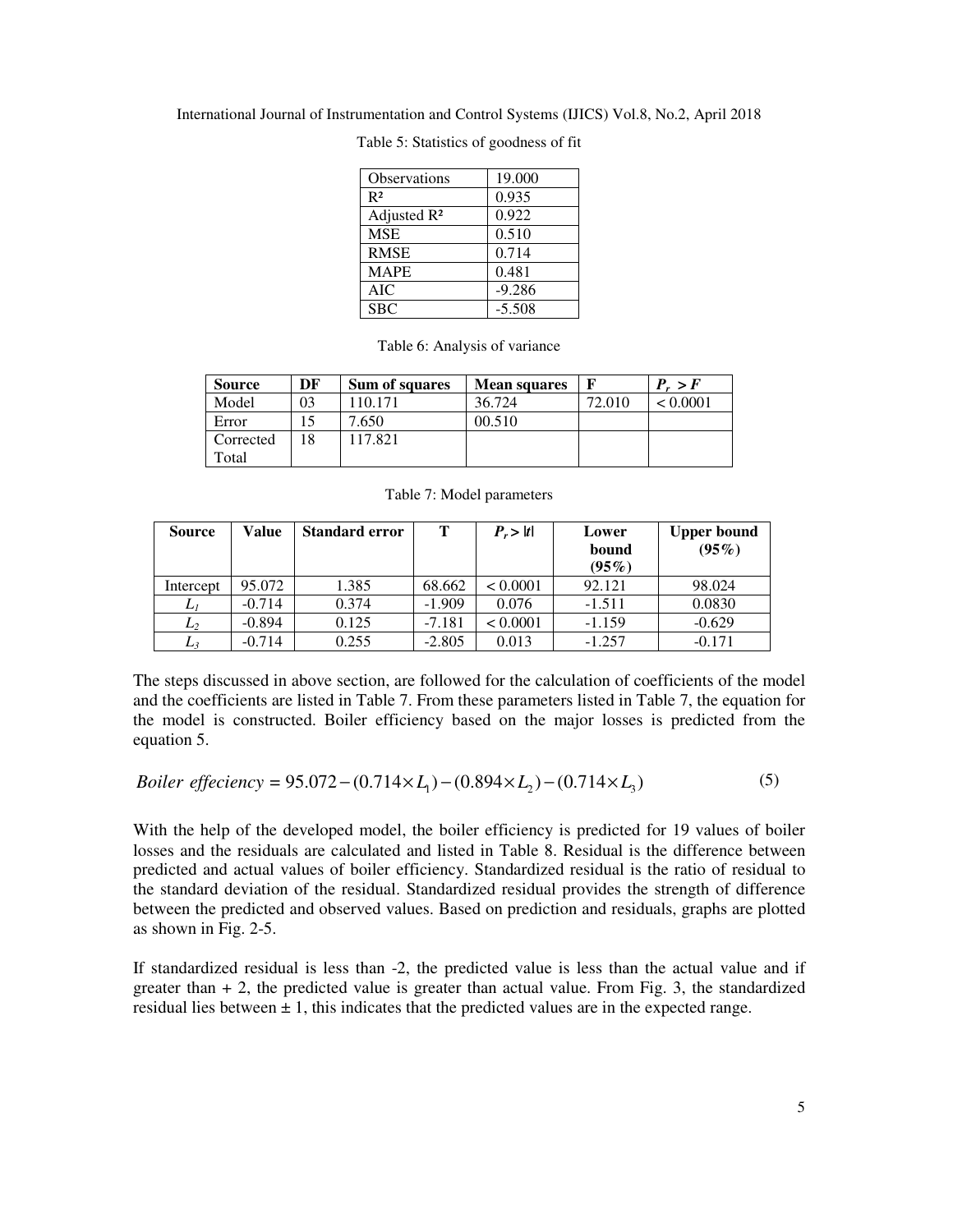|       | <b>Observation Actual Boiler</b><br><b>Efficiency</b> | <b>Predicted Boiler</b><br><b>Efficiency</b> | <b>Residual</b> | Std.<br>residual |
|-------|-------------------------------------------------------|----------------------------------------------|-----------------|------------------|
|       |                                                       |                                              |                 |                  |
| Obs1  | 85.777                                                | 85.874                                       | $-0.097$        | $-0.135$         |
| Obs2  | 84.928                                                | 85.147                                       | $-0.219$        | $-0.307$         |
| Obs3  | 85.287                                                | 84.527                                       | 0.760           | 1.064            |
| Obs4  | 87.406                                                | 87.284                                       | 0.122           | 0.170            |
| Obs5  | 84.891                                                | 85.448                                       | $-0.557$        | $-0.780$         |
| Obs6  | 87.056                                                | 86.933                                       | 0.123           | 0.172            |
| Obs7  | 87.406                                                | 87.284                                       | 0.122           | 0.170            |
| Obs8  | 80.776                                                | 83.106                                       | $-2.330$        | $-3.262$         |
| Obs9  | 83.592                                                | 83.106                                       | 0.486           | 0.681            |
| Obs10 | 82.941                                                | 82.649                                       | 0.292           | 0.409            |
| Obs11 | 82.874                                                | 82.513                                       | 0.361           | 0.506            |
| Obs12 | 81.844                                                | 81.763                                       | 0.081           | 0.114            |
| Obs13 | 79.698                                                | 79.894                                       | $-0.196$        | $-0.275$         |
| Obs14 | 79.330                                                | 79.620                                       | $-0.290$        | $-0.406$         |
| Obs15 | 80.750                                                | 80.833                                       | $-0.083$        | $-0.116$         |
| Obs16 | 80.676                                                | 80.607                                       | 0.069           | 0.096            |
| Obs17 | 81.792                                                | 81.472                                       | 0.320           | 0.448            |
| Obs18 | 82.440                                                | 81.922                                       | 0.518           | 0.725            |
| Obs19 | 82.440                                                | 81.922                                       | 0.518           | 0.725            |

Table 8: Predictions and residuals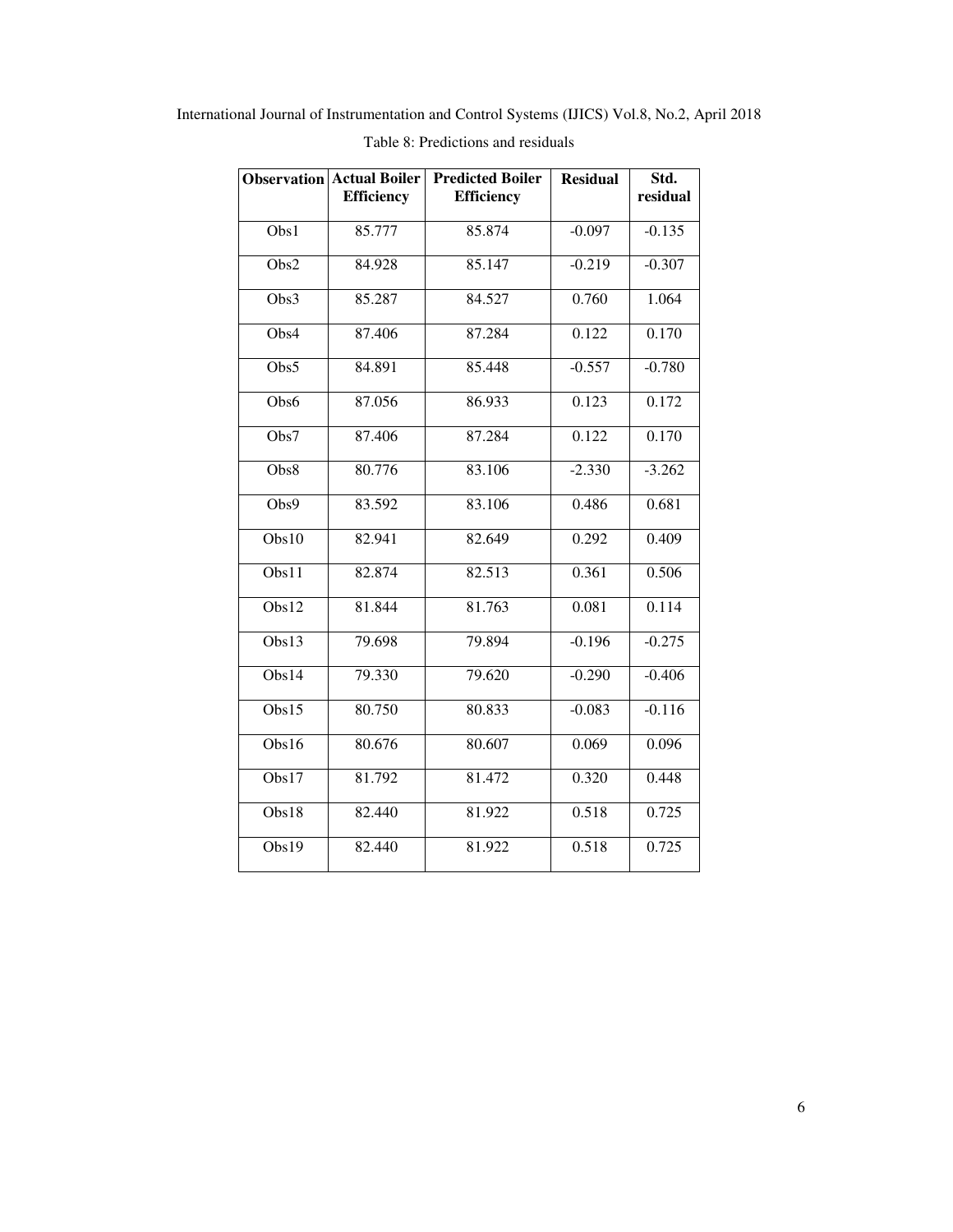



Fig. 2: Boiler efficiency and standardized residual



Fig. 3: Predicted boiler efficiency and standardized residual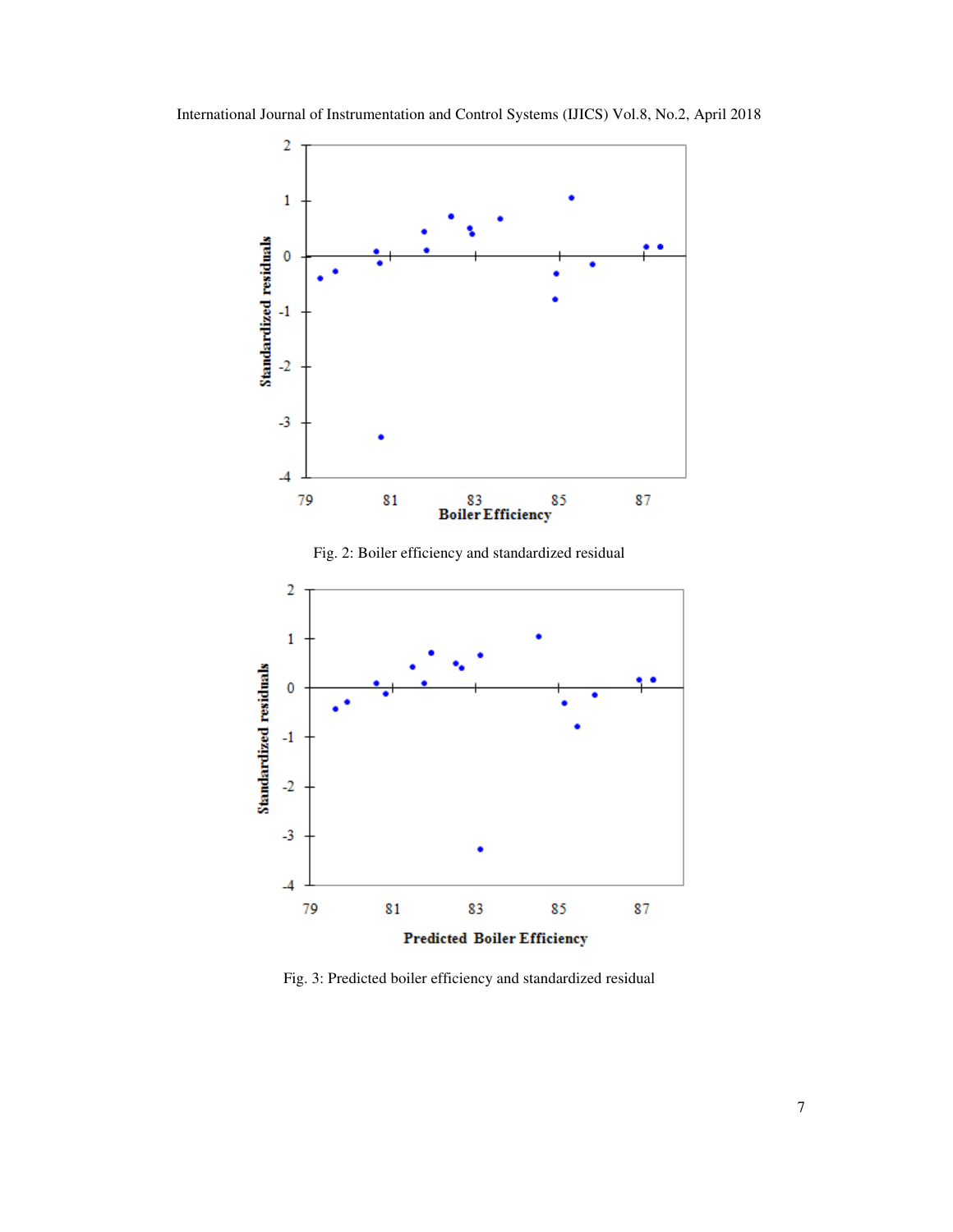International Journal of Instrumentation and Control Systems (IJICS) Vol.8, No.2, April 2018



Fig. 5: Standardized residual for nineteen observations

The value of boiler efficiency is very much essential in understanding the problems related to boiler. But the conventional method of finding boiler efficiency is time consuming and expensive. In the research work presented in this section, a method of boiler efficiency prediction is proposed and implemented.